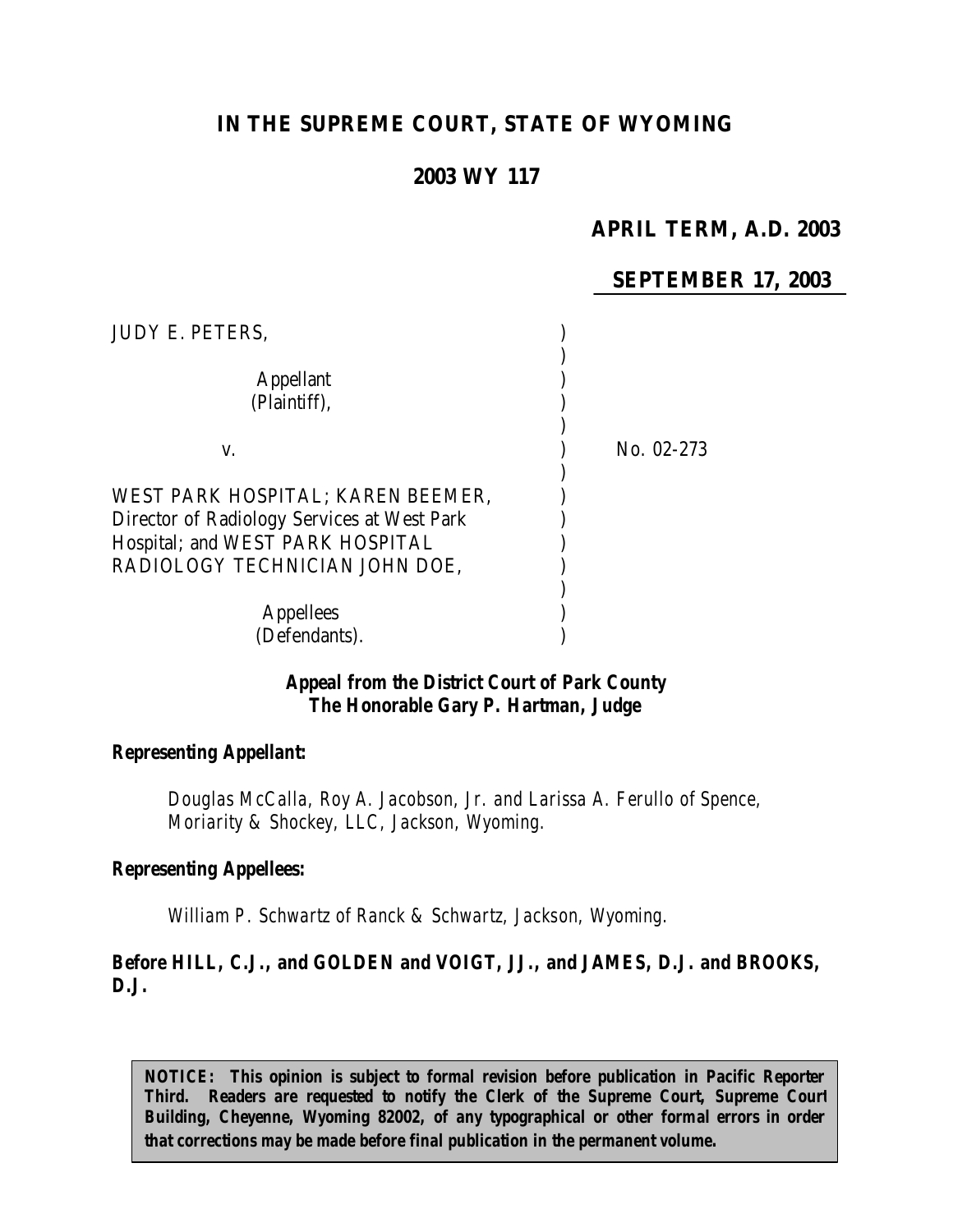### **BROOKS, District Judge.**

[¶1] This is a medical negligence action brought by the appellant, Judy Peters (Peters), against the appellees, West Park Hospital and two employees of the hospital (the Hospital). Pursuant to W.R.C.P. 41(a)(1), Ms. Peters sought to voluntarily dismiss her case without prejudice. The district court, upon the Hospital's motion, instead dismissed the matter with prejudice on the grounds that the limitations period in the Wyoming Governmental Claims Act had not and could never be complied with.

[¶2] We hold that under the circumstances presented here, the district court could not dismiss Ms. Peters' case with prejudice, and, therefore, we must reverse.

### *ISSUE*

[¶3] Does the filing of a voluntary dismissal without prejudice pursuant to W.R.C.P. 41(a)(1) preclude the district court from dismissing the case with prejudice?

# *FACTS*

[¶4] Ms. Peters' complaint alleges that on August 18, 2000, she was admitted to West Park Hospital in Cody for hip replacement surgery and follow-up care. Ms. Peters contends that on August 25, 2000, while in the radiology department of the Hospital, a radiology technician improperly manipulated and handled Ms. Peters, thereby causing a broken left leg.

[¶5] The complaint was filed on August 21, 2002. The Hospital filed a Motion to Dismiss on September 19, 2002. The Hospital alleged in their motion that Ms. Peters had failed to comply with Wyo. Stat. Ann § 1-39-113 (LexisNexis 2003). That provision requires that prior to suit being filed against a governmental entity, a statutorily-proper written notice of claim must first be submitted to the governmental entity. Compliance with the claim process must also be pled in the complaint against the entity.

[¶6] We have previously held that the district court has no subject-matter jurisdiction where the complaint against a governmental entity fails to allege that the claim process had been followed. *Dee v. Laramie County*, 666 P.2d 957, 958-59 (Wyo. 1983). In apparent acknowledgment that the Hospital was a governmental entity and that no notice of claim had been filed as required, Ms. Peters filed a Notice of Dismissal Without Prejudice pursuant to W.R.C.P. 41(a)(1) on October 21, 2002. The Hospital then filed a Reply Memorandum in Support of Motion to Dismiss Complaint And Objection to Notice of Dismissal Without Prejudice. It was the Hospital's position that the complaint should be dismissed with prejudice since the limitation period in the Wyoming Governmental Claims Act could never be complied with.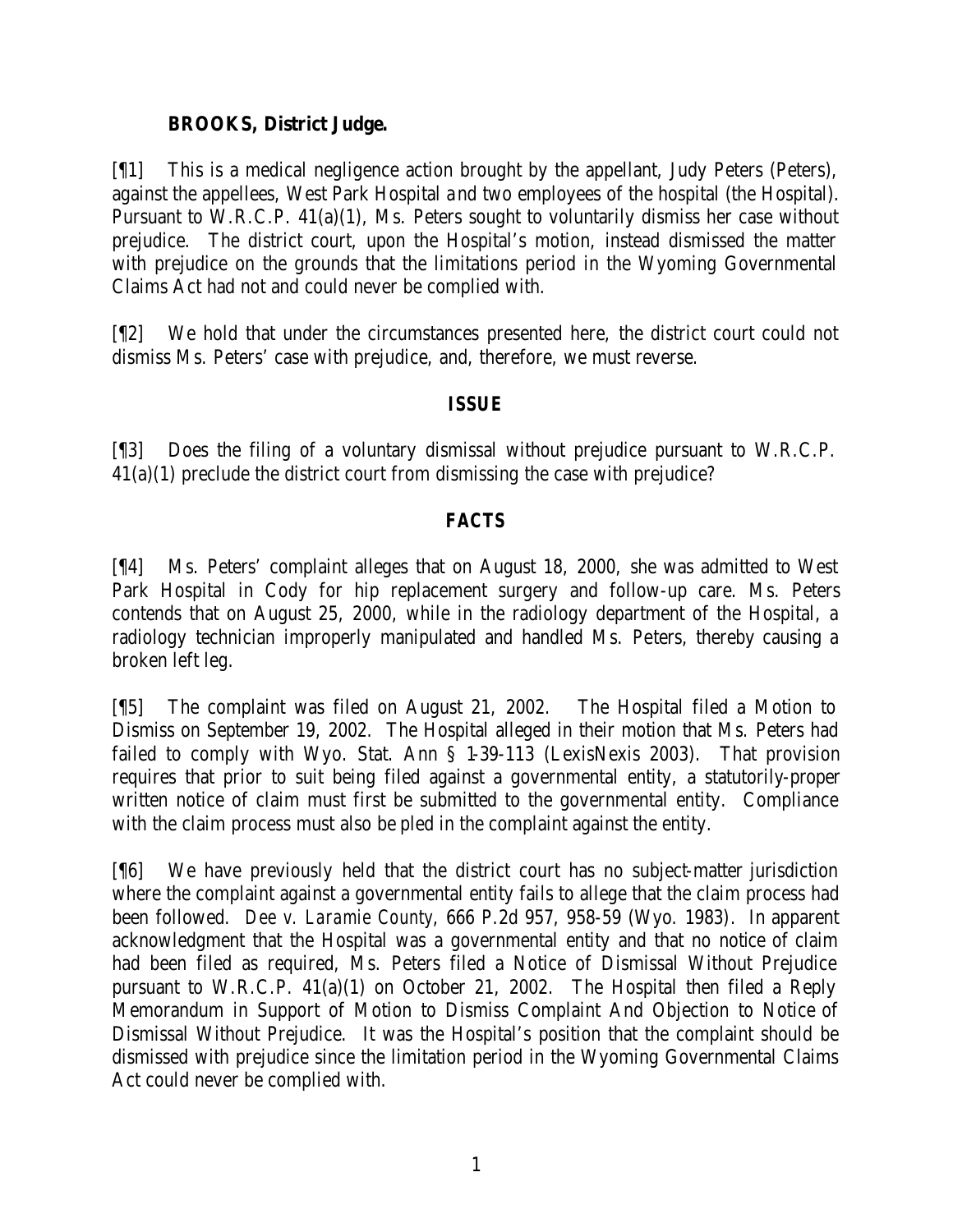[¶7] The district court agreed with the Hospital and dismissed Ms. Peters' complaint with prejudice on October 23, 2002. Ms. Peters then filed a Rule 59(e) Motion to Alter or Amend the Court's Order of Dismissal With Prejudice. The district court denied Ms. Peters' motion.

#### *STANDARD OF REVIEW*

[ $[$ [8] This appeal centers on an interpretation of W.R.C.P. 41(a)(1) (Rule 41(a)(1)). Questions of law are reviewed by this Court *de novo*. *Jessen v. Jessen,* 2002 WY 33, ¶ 7, 41 P.3d 543, 545-46 (Wyo. 2002); *In re DCP*, 2001 WY 77, ¶ 7, 30 P.3d 29, 30 (Wyo. 2001).

### *DISCUSSION*

 $[$ [9] At the heart of this appeal is the effect of filing a Rule 41(a)(1) motion. Rule 41(a)(1) provides, in pertinent part:

(1) By Plaintiff . . . (i) by filing a notice of dismissal at any time *before service by the adverse party of an answer or of a motion for summary judgment* . . ..

(Emphasis added.)

[¶10] This is a matter of first impression before this Court. However, numerous other jurisdictions have considered the application of Rule  $41(a)(1)$ . We have previously acknowledged that since the Wyoming Rules of Civil Procedure are patterned after the Federal Rules of Civil Procedure, federal court interpretations of their rules are highly persuasive in our interpretation of the corresponding Wyoming rules. *Glover v. Giraldo*, 824 P.2d 552, 556 (Wyo. 1992); *Farrell v. Hursh Agency, Inc.*, 713 P.2d 1174, 1178 n.4 (Wyo. 1986).

[ $[11]$ ] The federal courts that have discussed Rule 41(a)(1) almost uniformly enforce the rule as written. For example, in *Marex Titanic, Inc. v. Wrecked and Abandoned Vessel,* 2 F.3d 544, 545 (4th Cir. 1993), the district court denied the plaintiff's Rule 41(a)(1) motion for voluntary dismissal and allowed an intervener to file a claim. The Fourth Circuit Court of Appeals reversed, holding:

> If the plaintiff files a notice of dismissal before the adverse party serves it with "an answer or a motion for summary

<sup>(</sup>a) *Voluntary dismissal; effect thereof*. –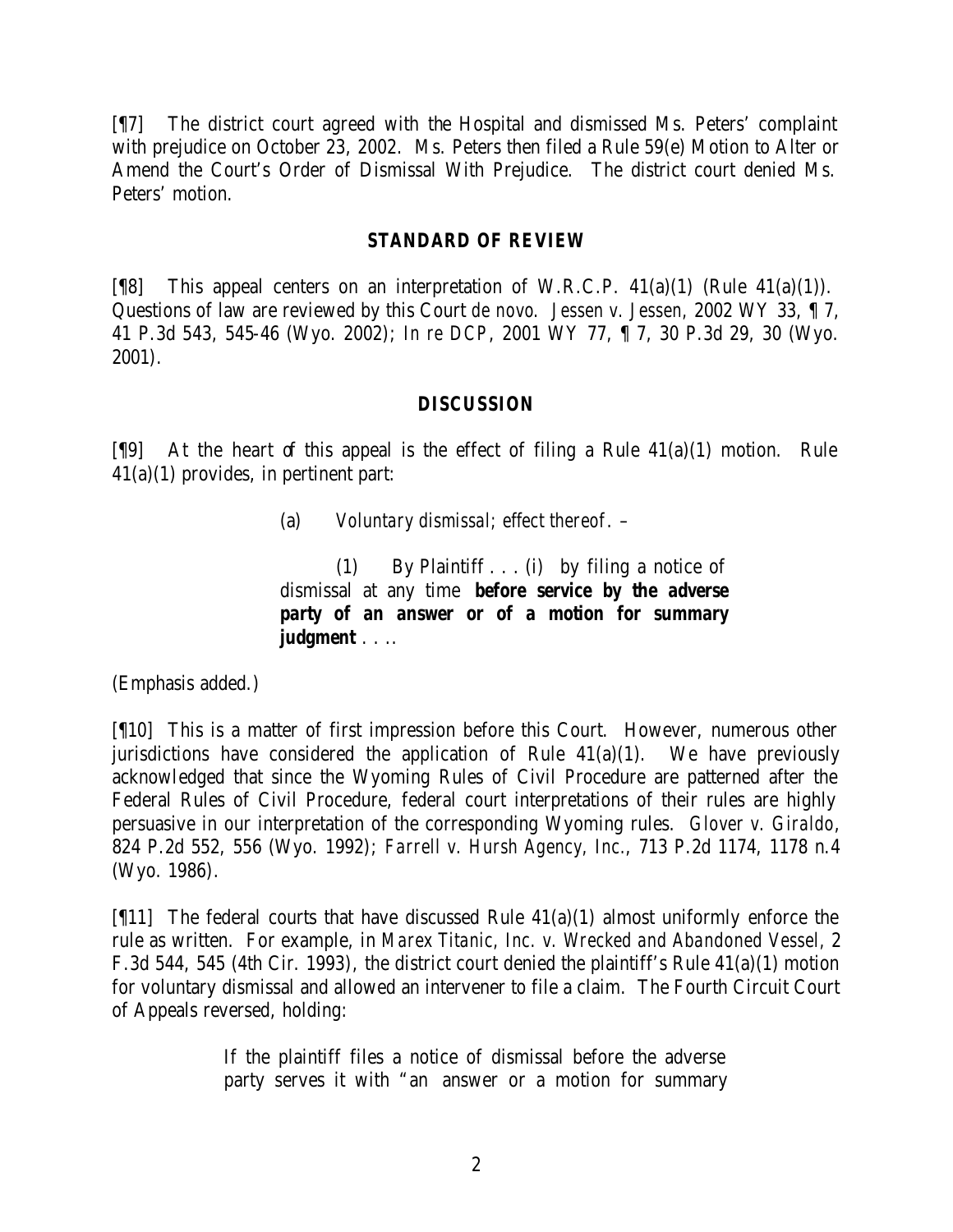judgment," the dismissal is available as a matter of unconditional right . . . and is self executing . . ..

*Id.* at 546.

[¶12] In *American Soccer Co., Inc. v. Score First Enterprises, a Div. of Kevlar Industries,* 187 F.3d 1108, 1109 (9th Cir. 1999), the plaintiff filed a Rule 41(a)(1) motion before an answer or motion for summary judgment had been served. The defendant then filed a motion to vacate the voluntary dismissal, and the district court thereafter dismissed the case with prejudice. *Id.* The Ninth Circuit Court of Appeals again reversed and found that Rule  $41(a)(1)$ 

confers on the plaintiff

"an absolute right to voluntarily dismiss his action prior to service by the defendant of an answer or a motion for summary judgment. . . ."

*Wilson v. City of San Jose*, 111 F.3d 688, 692 (9<sup>th</sup> Cir.1997) . . ..

This "absolute right" for a plaintiff voluntarily to dismiss an action . . . leaves no role for the court to play[.]

*American Soccer Co., Inc.*, 187 F.3d at 1110.

[¶13] Numerous other federal court decisions have reached the same conclusion. *See, for example, Wilson v. City of San Jose*, 111 F.3d 688, 692 (9th Cir. 1997); *Williams v. Clarke,* 82 F.3d 270, 272 (8th Cir. 1996); *Aamot v. Kassel*, 1 F.3d 441, 443-45 (6th Cir. 1993); *Pedrina v. Chun*, 987 F.2d 608, 609-10 (9th Cir. 1993); *Safeguard Business Systems, Inc. v. Hoeffel*, 907 F.2d 861, 863-64 (8th Cir. 1990); *Matthews v. Gaither*, 902 F.2d 877, 879-80 (11th Cir. 1990); *Aero-Colours, Inc. v. Propst*, 833 F.2d 51, 52 (5th Cir. 1987); and *Manze v. State Farm Ins. Co.*, 817 F.2d 1062, 1065-66 (3rd Cir. 1987).

[¶14] This Court is aware of only one narrow judicially-created exception to the general rule. In *Harvey Aluminum, Inc. v. American Cyanamid Co.*, 203 F.2d 105, 107 (2nd Cir.), *cert. denied*, 345 U.S. 964 (1953), the district court held a hearing on a preliminary injunction which lasted several days and during which the merits of the case were raised. The district court entered a decision on the merits before the voluntary dismissal was filed, and, therefore, in the context of that case, the Second Circuit Court of Appeals held that the purpose of the rule would not be served. *Id.* at 108. In virtually all other reported cases, the courts have upheld plaintiffs' right to a voluntary dismissal without prejudice prior to the filing of an answer or summary judgment by the defendants.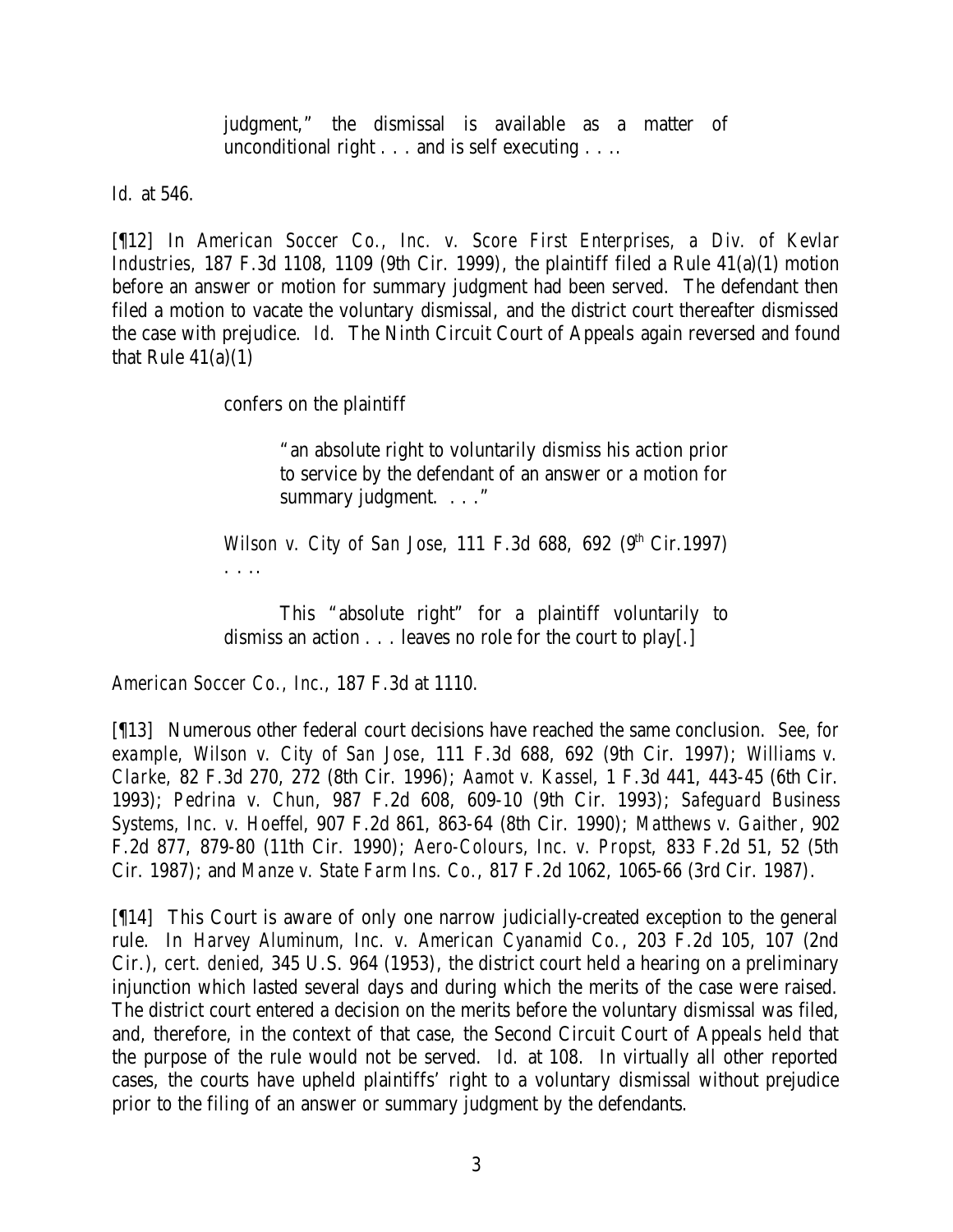[¶15] In the case now before this Court, the Hospital contends that the district court properly dismissed the action with prejudice. It is the Hospital's assertion that under the two year limitation period set forth in the Wyoming Governmental Claims Act, Ms. Peters could never file a timely claim, and, therefore, the district court had the inherent power to dismiss Ms. Peters' claim with prejudice.<sup>1</sup> In response, Ms. Peters argues that the dismissal with prejudice prevented her from developing facts that would lengthen the limitation period under the "continuing course of treatment doctrine."<sup>2</sup> There is no

#### <sup>1</sup> Wyo. Stat. Ann § 1-39-113 provides, in pertinent part:

(a) No action shall be brought under this act against a governmental entity unless the claim upon which the action is based is presented to the entity as an itemized statement in writing within two (2) years of the date of the alleged act, error or omission, except that a cause of action may be instituted not more than two (2) years after discovery of the alleged act, error or omission, if the claimant can establish that the alleged act, error or omission was:

> (i) Not reasonably discoverable within a two (2) year period; or

> (ii) The claimant failed to discover the alleged act, error or omission within the two (2) year period despite the exercise of due diligence.

Wyo. Stat. Ann § 1-3-107 (LexisNexis 2003), pertaining to limitation of actions in rendering health care services, provides, in pertinent part:

> (a) A cause of action arising from an act, error or omission in the rendering of licensed or certified professional or health care services shall be brought within the greater of the following times:

> > (i) Within two (2) years of the date of the alleged act, error or omission, except that a cause of action may be instituted not more than two (2) years after discovery of the alleged act, error or omission, if the claimant can establish that the alleged act, error or omission was:

> > > (A) Not reasonably discoverable within a two (2) year period; or

> > > (B) The claimant failed to discover the alleged act, error or omission within the two (2) year period despite the exercise of due diligence.

<sup>&</sup>lt;sup>2</sup> In *Metzger v. Kalke*, 709 P.2d 414, 417 (Wyo. 1985), we held that "the act, error or omission which starts the running of the statute of limitations against medical malpractice actions is the termination of the course of treatment for the same or related illnesses or injuries."